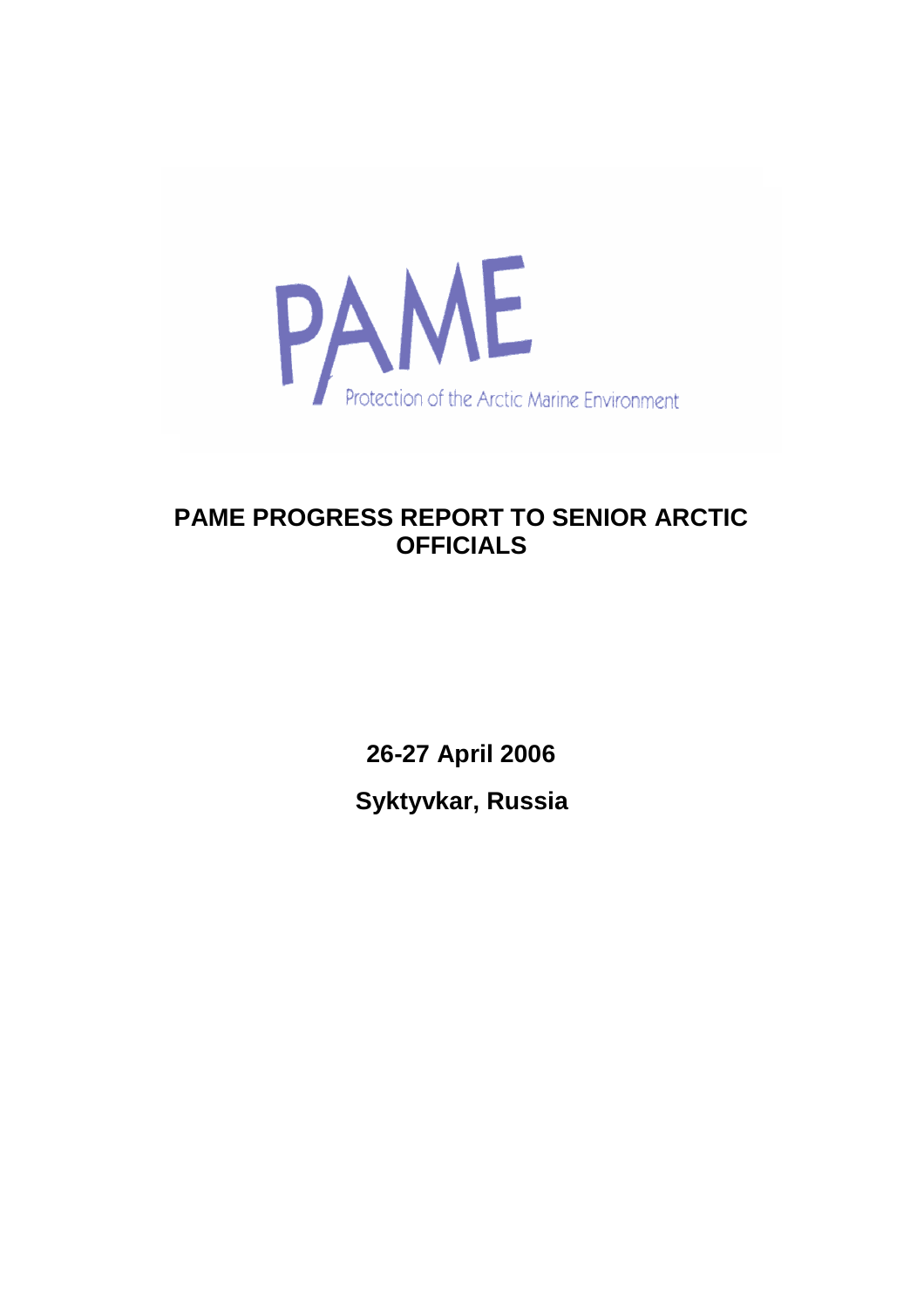## <span id="page-1-0"></span>*CONTENT*

| DEVELOPMENTS SINCE LAST SAO MEETING, OCTOBER 2005  1               |  |
|--------------------------------------------------------------------|--|
|                                                                    |  |
|                                                                    |  |
|                                                                    |  |
|                                                                    |  |
|                                                                    |  |
|                                                                    |  |
|                                                                    |  |
| COLLABORATION WITH GROUPS AND ORGANIZATIONS WITHIN AND OUTSIDE THE |  |
|                                                                    |  |
| POSSIBLE DELIVERABLES FOR THE 5TH MINISTERIAL MEETING 6<br>2.      |  |
| 3.                                                                 |  |
| 4.                                                                 |  |

## <span id="page-1-1"></span>**1.** *DEVELOPMENTS SINCE LAST SAO MEETING, OCTOBER 2005*

PAME held its working group meeting in Oslo, Norway 1-3 March 2006 and below is a summary of developments since the last SAO meeting.

### <span id="page-1-2"></span>*Arctic Marine Shipping Assessment*

- **•** Preparations of the Arctic marine shipping assessment (AMSA) are underway by the leads (Canada/Finland/USA).
- The structure of the AMSA Leadership/Management Team is such that Dr. Lawson Brigham/United States serves as the Chair of AMSA, Victor Santos-Pedro of Transport Canada is the Chair of the AMSA Roundtable and Kimmo Juurmaa from Finland as the AMSA Project Manager facilitating the progress of the work plan.
- The PAME Secretariat provides communication for the AMSA, organizational support, website and 'post box' for the coordination and distribution of documents, data etc.
- An electronic Survey Questionnaire designed to capture all Arctic shipping data for the calendar year 2004 has been developed by a marine contractor funded by Canada. The questionnaire was sent out to all Arctic Council member states on February 6, 2006 with the request to respond by June 15 at the latest. PAME has agreed to the set deadline and to provide the names of their respective designated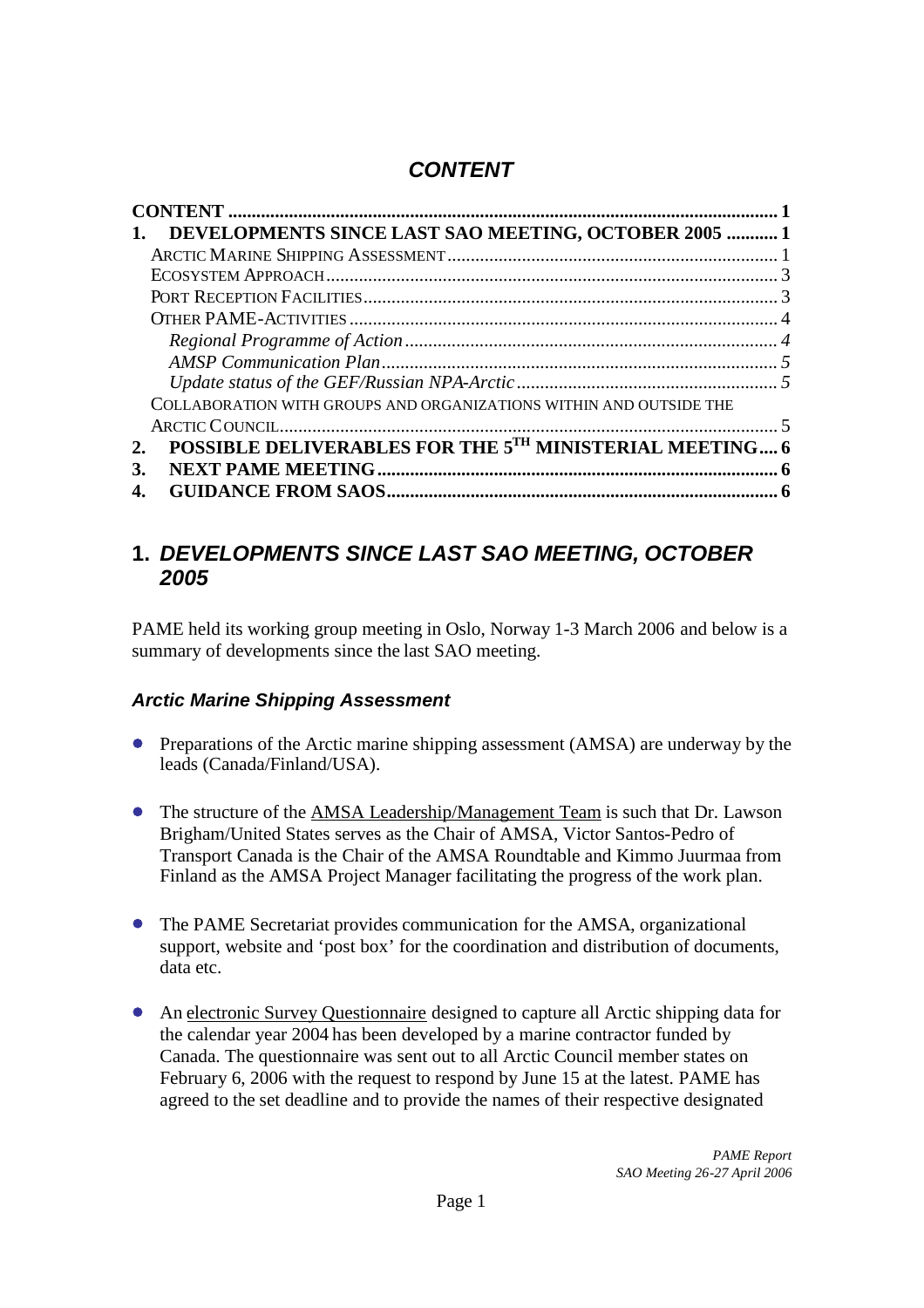point of contact to work with the AMSA lead country representatives and the data collection contractor from Canada.

- The Leads will update the AMSA Work Plan (consists of 8 Work Packages), timeline and major milestones. Major milestones will identify where consultations, endorsement and deliverables to PAME Working Group are planned. The AMSA Work Plan is expected to undergo revisions as the project develops, and as such, is considered a "living" document.
- The leads have started the process of establishing expert groups for the various work packages of the AMSA Work Plan and some work has been initiated on a regional scale within Work Packages 2, 3, 4, 5 and 6 covering Russian and Norwegian Arctic.
- An AMSA Roundtable (advisory group) has been established and the Leads are in the process of developing Terms of Reference (ToR) for the selection of experts and duties of the AMSA Roundtables.
- The Leads are in the process of developing a concept paper/ToR for the assessment to clarify and expand on the aim of the assessment and nature of the work plan and envisaged actions, including the expert requirements and resource needs. The purpose is to establish an "institutional" memory for the assessment.
- Working with the Permanent Participants and all the working groups of the Arctic Council is seen as important part of conducting this assessment. The Leads had a constructive dialogue with the representatives present at last PAME meeting from Arctic Councils Permanent Participants and working groups.
- The Leads convened a stakeholder meeting parallel with last PAME meeting with participants from Norwegian institutions. Stakeholder meetings are being planned for other countries.
- The Arctic Council working groups are not tasked with Work Packages of the AMSA Work Plan but rather are requested to nominate experts for specific activities. The outreach capabilities within the IPS structure will be used for the purpose of involving the Permanent Participants in the assessment.
- AMSA communication efforts are underway. AMSA brochure is now available in English, Russian, French and Inuktitut (Canada). The AMSA brochures and two types of AMSA posters can be downloaded from the PAME homepage which currently serves as the outreach and communication tool with background information and resources related to AMSA.
- There are clear linkages with the AMAP Oil and Gas Assessment on a number of AMSA tasks such as experts and the application of Large Marine Ecosystem (LME). Collaboration will be explored by e.g. the possibility of sharing data and experts with the Oil and Gas Assessment.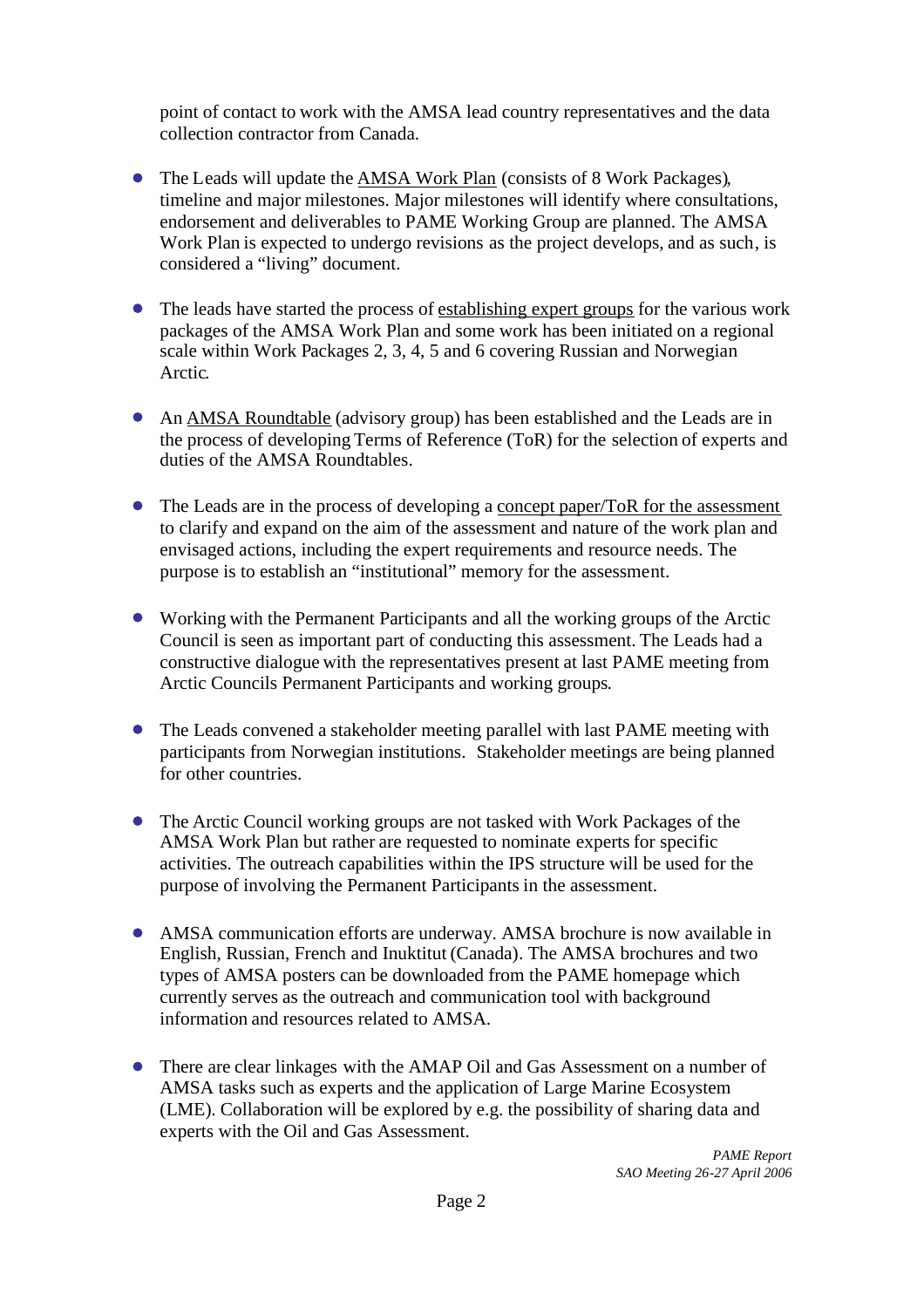### <span id="page-3-0"></span>*Ecosystem Approach*

- The 2005 September meeting of PAME agreed to move forward in operationalizing the ecosystem approach within the Arctic for the purpose of providing a more additive and integrated approach in assessing and managing the Arctic marine environment than has been the general practice.
- The final revised map has been adopted as a working map of 17 Arctic LMEs [Iceland and Sweden took a "study reservation" and will provide an answer the soonest], acknowledging related work in other fora, in which place-based assessments of the changing states of Arctic LMEs will serve as the framework for ecosystem-based management practices in the Arctic.
- The AMAP Oil and Gas Assessment is using this LME map in their work for descriptive purposes to assess impacts of oil and gas activities in the Arctic. Further, the Arctic LME approach corresponds with the ecosystem approach promoted within the EU Marine Strategy and OSPAR context.
- PAME Experts Group is in the process of being established with the aim to consider information requirements including suites of indicators of the changing states of Arctic LMEs as measured against baselines of the five-module indicator approach (productivity/climate; fish and fisheries/marine birds and mammals; pollution and ecosystem health; socioeconomics and governance) to guide effective decision making.
- The Experts Group will work in close cooperation with other experts associated with the activities of AMAP, CAFF and SDWG.
- The Director of the Murmansk Marine Biological Institute of the Russian Academy of Sciences (MMBI RAS) gave an update on their research efforts on impact assessments and linkages with LMEs in the Barents, Kara, Laptev and White Seas.

### <span id="page-3-1"></span>*Port Reception Facilities*

• Norway, as lead for the assessment of existing measures for port reception facilities for ship-generated waste and cargo residues, gave an update on this project which was developed by the Norwegian Maritime Directorate in cooperation with the "Det Norske Veritas" and divided into the following three phases:

Phase 1 – Assess availability of and measures for port reception facilities for ship-generated and cargo residues in the PAME region and which regulations and incentives for delivery each country has implemented.

Phase 2 – Identify gaps in existing coverage and possible improvements in availability and incentives for delivery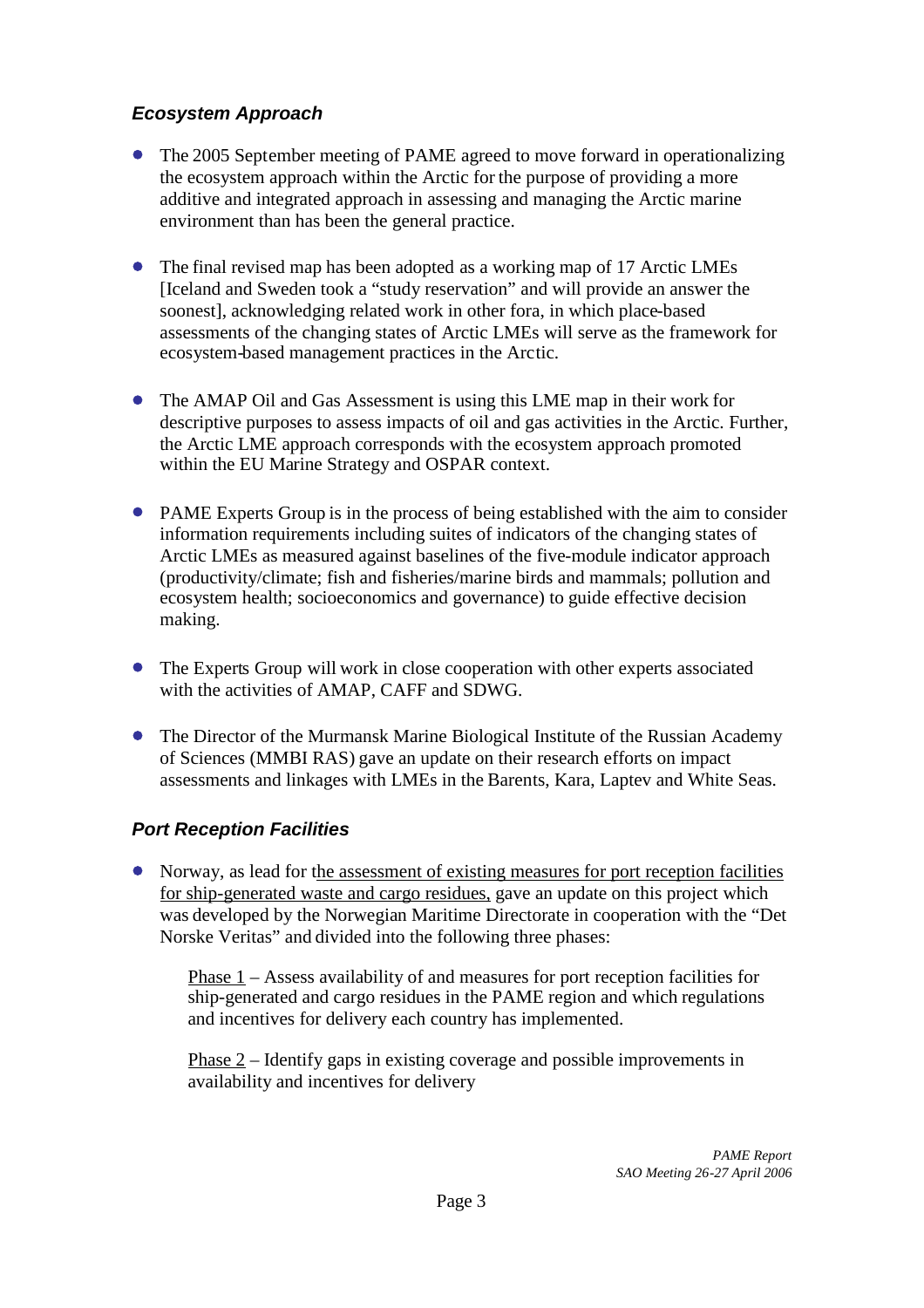Phase 3 – Develop harmonized guidelines for consideration by States based on the gap analysis.

- This project is progressing towards finalizing Phase 1. The modalities of Phase 2 will depend on the outcome of Phase 1 and Phase 3 on harmonized guidelines will be further explored within Phase 2.
- In order to finalize Phase 1, information is needed from all the Arctic States. So far information has been received from Canada, Denmark (including Greenland and the Faroe Islands) Iceland and Norway.
- Russia and United States confirmed at the last PAME meeting that information on their Port Reception Facilities is forthcoming. The U.S. provided their information immediately following the last PAME meeting. Russia confirmed that their information be sent in by end of March.

#### <span id="page-4-0"></span>*Other PAME-Activities*

#### <span id="page-4-1"></span>**Regional Programme of Action**

- Canada as the lead-country in advancing the implementation of the Regional Programme of Action for the Protection of the Arctic Marine Environment from Land-based Activities (RPA) has prepared a draft report, "Review to Examine the Need for amendments to the Arctic Council Regional Programme of Action for the Protection of the Arctic Marine Environment from Land Based Activities (RPA)".
- The RPA was developed more than 10 years ago. The objective of the review is to look at the existing RPA text with regard to: addressing possible additional priority source categories, taking stock of international developments since the RPA's inception (including ACIA, AHDR, ACAP activities), and examining its overall scope and compatibility with the stated needs of the UNEP *Global Programme of Action for the Protection of the Arctic Marine Environment from Land-based Activities* (GPA).
- PAME decided that the RPA should be updated and broadened because:
	- $\triangleright$  The RPA is out of date and updating it would provide a more current account of circumpolar activities and priority RPA issues.
	- $\triangleright$  The RPA has been used to assist in addressing pollution form land-based activities.
	- $\triangleright$  Arctic Council has used the RPA in reporting to UNEP as an element of GPA.
	- $\triangleright$  Canada, Finland, Iceland and Russia have found the RPA approach helpful in developing their National Programme of Action (NPAs).
	- $\triangleright$  Russia used the RPA to support an application for the GEF/UNEP Russian NPA-Arctic Project funding.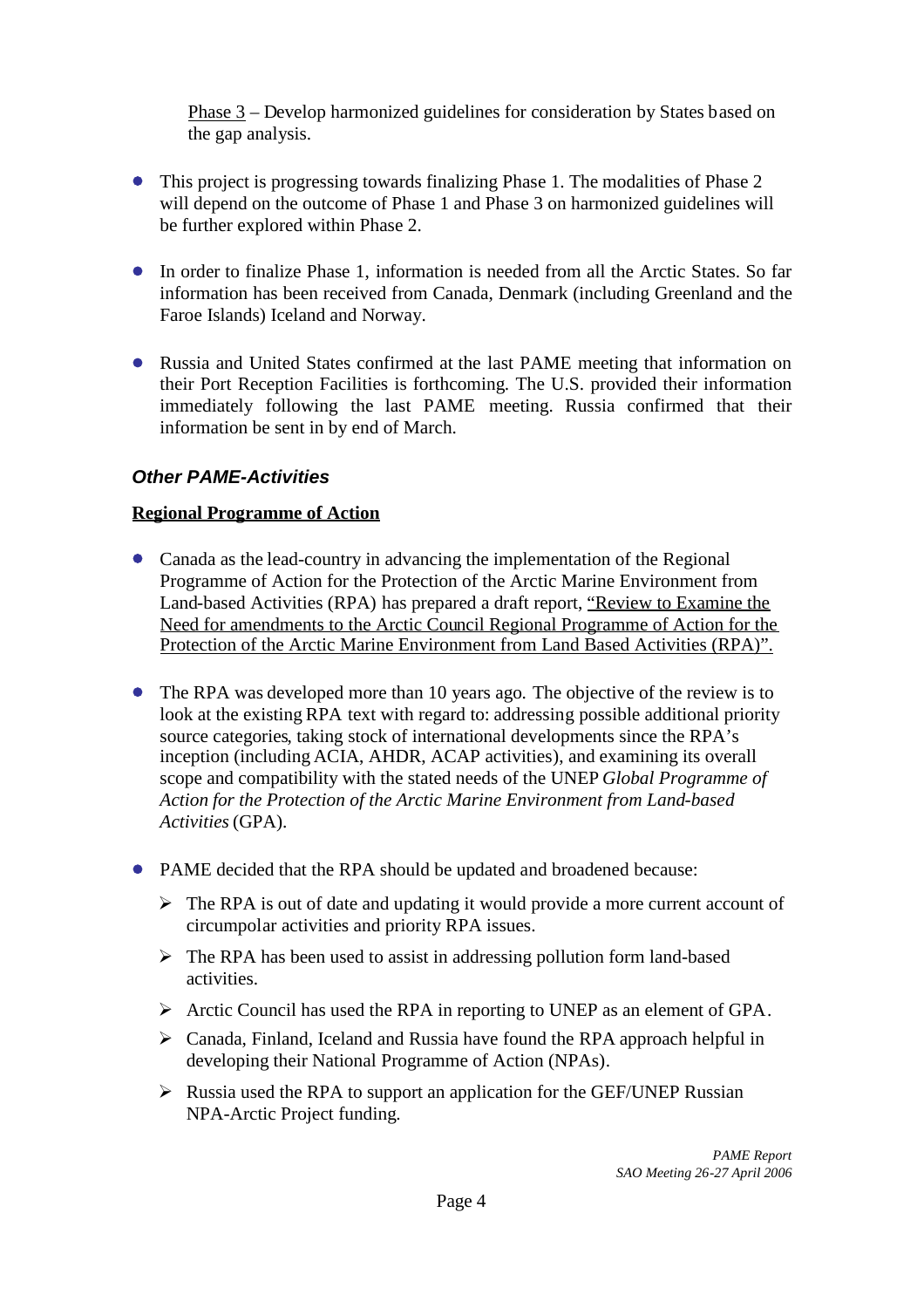#### <span id="page-5-0"></span>**AMSP Communication Plan**

- Canada and Iceland as the co-leads on the Arctic Marine Strategic Plan (AMSP), presented a revised version of the draft AMSP Communication Plan.
- The intention is to finalize this Communication Plan within the next 2 months and provide an updated version for endorsement by PAME followed by submission to the SAOs and Ministers in the Fall.
- The leads will also seek inputs from other working groups of the Arctic Council.

#### <span id="page-5-1"></span>**Update status of the GEF/Russian NPA-Arctic**

- Dr. Ivan N. Senchenya the Project Manager of the UNEP/GEF project Russian Federation: Support to the National Programme of Action for the Protection of the Arctic Marine Environment gave an update on its status and noted that the  $1<sup>st</sup>$ Project Steering Committee meeting had been held in mid-October 2005.
- Mr. Vitaly Lystsov of the Advisory Committee on Protection of the Sea (ACOPS) provided an updated of ACOPS progress under this Project over the period July 2005 – February 2006. ACOPS role in the Project is now defined as a "Partner Agency" similar to NEFCO.
- PAME will clarify its further follow-up on this Project at next PAME meeting and decide weather and how this Project will be included in the 2006-2008 PAME Work Plan.

### <span id="page-5-2"></span>*Collaboration with groups and organizations within and outside the Arctic Council*

- Collaboration and apparent synergies with AMAP and CAFF on the ecosystem approach and, all working groups with particular focus on EPPR and SDWG working groups on the shipping assessment are fully recognized. Representatives from AMAP, CAFF, EPPR and SDWG participated at the last PAME meeting.
- EPPR gave an overview of their activities and emphasized their full support to AMSA activities of relevance to their respective mandate.
- AMAP noted clear linkages with the AMAP Oil and Gas Assessment on a number of AMSA tasks and the application of Large Marine Ecosystem (LME) and encouraged collaboration such as by possibly sharing data and experts from the Oil and Gas Assessment.
- CAFF emphasized the importance of collaboration within the LME work as it has a direct link with their work plan and mandate. This is also directly linked with a number of activities as identified in the shipping assessment.